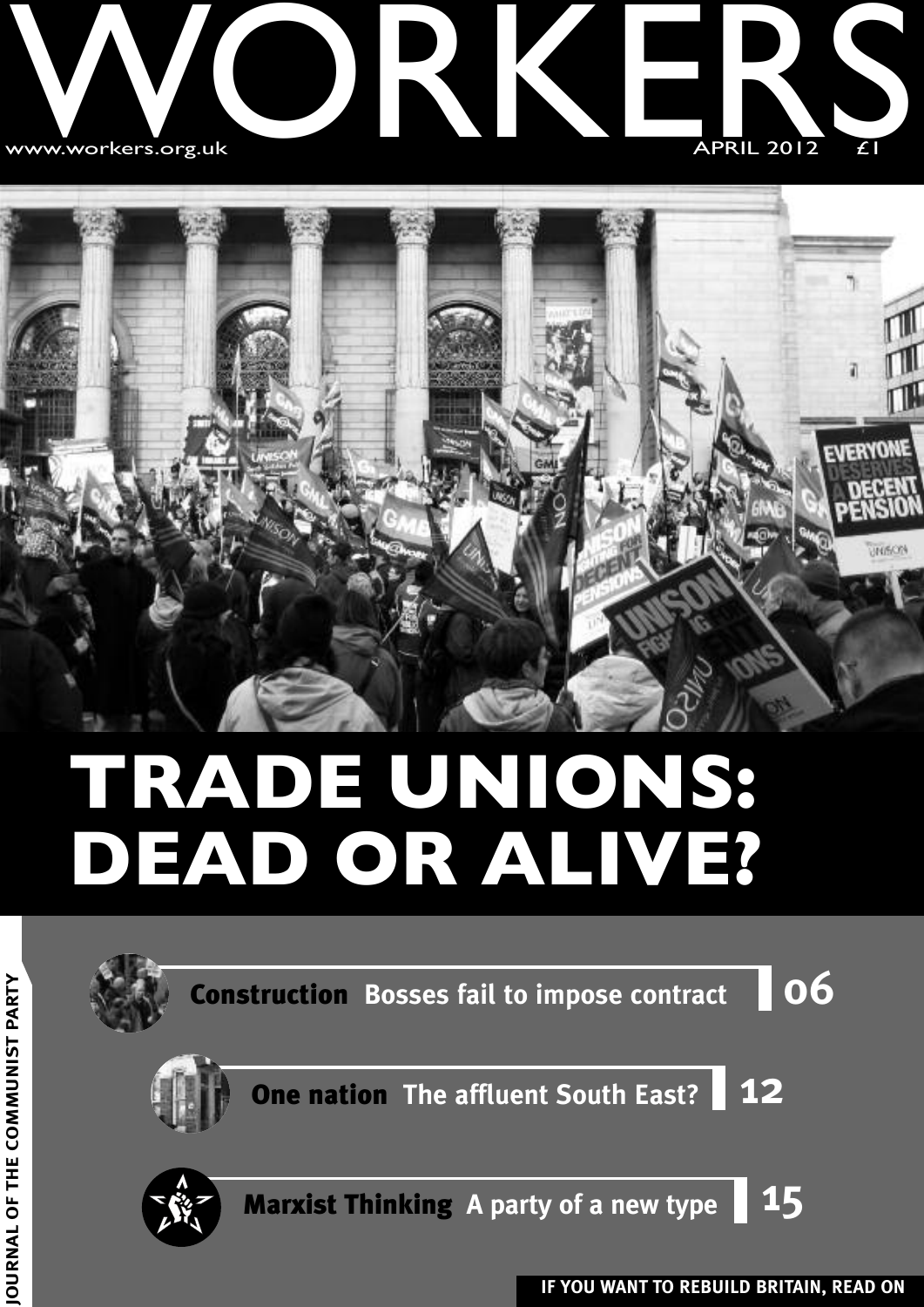# WORKERS Humanitarian war?  $66$

**ANY NATO attack on Syria would be an outrage, a flagrant act of aggression. There is no justification for attacking Syria. It is not in Britain's or Syria's interests. There is no legal mandate for military intervention, because Russia and China have vetoed at the United Nations Security Council a US-British resolution which would have opened the door for NATO to attack Syria.**

**The United Nations is founded on state sovereignty, the right of nations to decide their own future. So it is for Syria's people alone to decide what government they want.**

**The UN charter permits the use of force only in the case of attack or imminent attack on a** **sovereign state. Is Syria attacking, or about to attack, another state? No.**

**The government told us that its wars against Iraq, Afghanistan and Libya were humanitarian wars, that killing by NATO forces would save lives. "Humanitarians" now call for war on Syria, but when has all this selfrighteous do-gooding actually done any good?**

**These wars have simply killed more people. These wars brought not peace and democracy to invaded countries but reaction, disorder, widespread use of torture, warring tribes, break-up of the countries and foreign exploitation. They have and are costing us dearly. No to meddling and war! ■**

### Seedy commemoration

**CAMERON IS rattling sabres to commemorate The Malvinas (Falklands) War of 1982. The war was just a seedy footnote to the undistinguished history of British imperialism, but now the Malvinas – at almost the southernmost tip of the South Atlantic – are declared as one of the furthest outposts of the North Atlantic Treaty Organisation .**

**What value is a NATO outpost in these rocky outcrops? Solely if you are preparing expansionist plans for the raw material wealth of Antarctica or the 60 billion barrels of oil**

**which are estimated to lie in the islands territory or seas.**

**Brazil, Chile, Uruguay and Argentina all refuse to recognise shipping that flies the Falklands flag. Do Cameron and Clegg think they will emulate Thatcher's warmongering of 1982 and sweep to re-election? Will the French lend Cameron a navy? The withdrawal of British armed forces from every foreign base – Malvinas, Germany, Belize, Gibraltar, Afghanistan, Iraq, etc should be the only**  $commenoration.$ 



WORKERS is published by the Communist Party of Britain (Marxist-Leninist) 78 Seymour Avenue, London N17 9EB. www.workers.org.uk ISSN 0266-8580 Issue 157, April 2012



### **Contents – April 2012**



Budget attack on national pay, p3; Olympics ban on leave, p4; NHS<br>alarm over language, p5 Budget attack on national pay, p3; Olympics ban on leave, p4; NHS alarm over language, p5

**Features** Building bosses fail to impose contract, p6; Trade unions – dead or alive? p9;<br>The affluent South East? Take a closer look – the real world is rather different. Building bosses fail to impose contract, p6; Trade unions – dead or alive? p9; The affluent South East? Take a closer look – the real world is rather different, p12



The Falkland Islands: a long way from being British, p14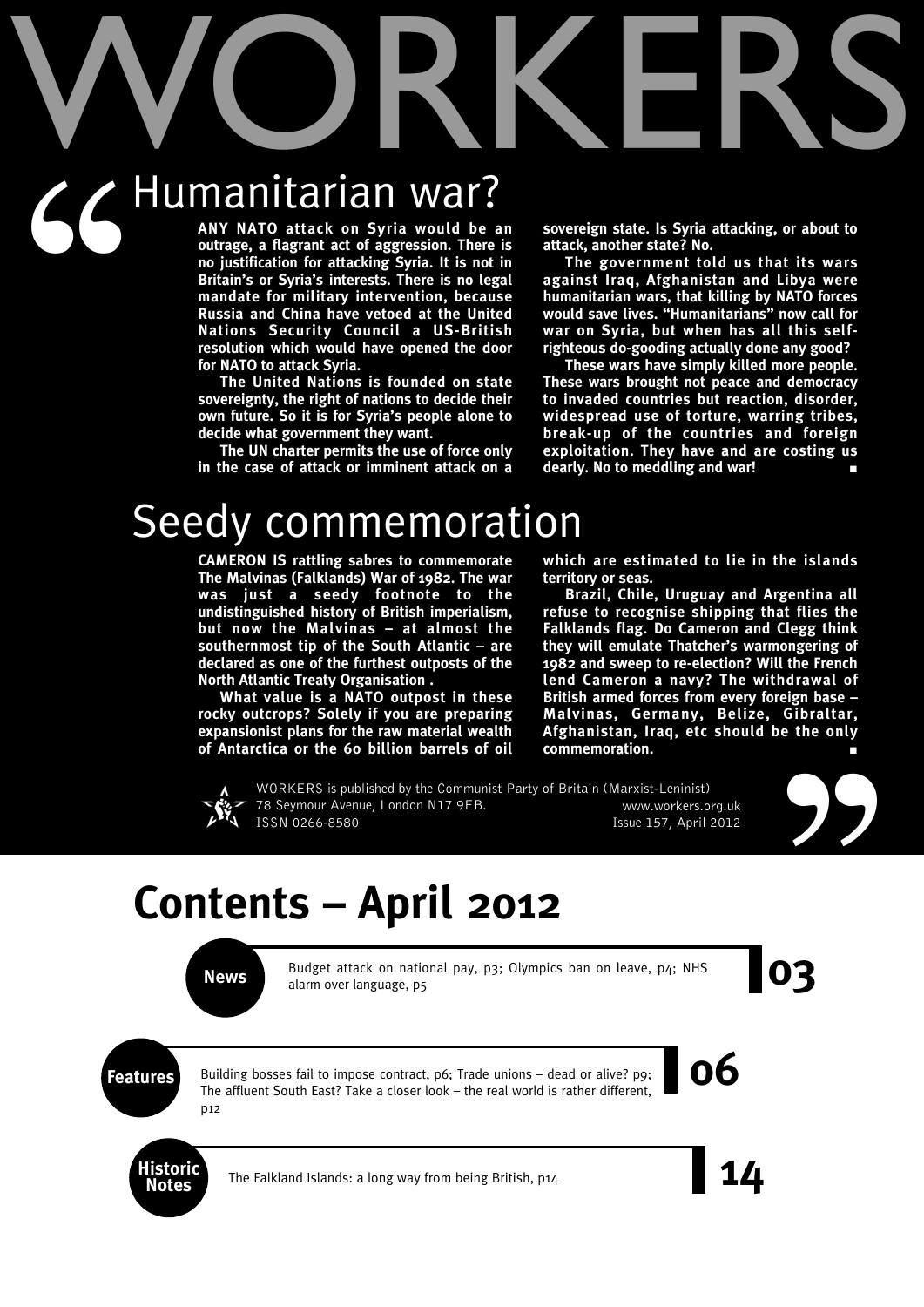

| <b>BUDGET</b>      | Attack on national pay        |
|--------------------|-------------------------------|
| <b>EUROZONE</b>    | Going down, going down        |
| <b>OLYMPICS</b>    | Ban on leave                  |
| <b>EDUCATION</b>   | Academies fight               |
| <b>HEALTH</b>      | Petition ignored              |
| <b>ENERGY</b>      | EU forces station closure     |
| <b>PROFESSIONS</b> | Alarm over NHS language       |
| <b>SPECULATION</b> | Half a billion for Battersea? |
| <b>EUROBRIEFS</b>  | The latest from Brussels      |
| <b>WHAT'S ON</b>   | Coming soon                   |
|                    |                               |

### **Attack on national pay**

GEORGE OSBORNE'S announcement in the Budget speech that the government wants to move to regional pay rates is a simple attempt to drive down wages even further. Public sector workers have had pay frozen for two years under the Coalition (and the tail end of Brown's government). They now face that being extended for the next two years, in effect, by 1 per cent wage increases, no wage increases, or wage cuts. Some public sector workers, for example firefighters following on from their disastrous campaign in 2006, have effectively had a pay freeze for the past five years.

The implied abandonment of national bargaining for terms and conditions for public sector workers is a double-edged sword. Such a move in the early 1980s was rapidly shelved. Today a significant number of south of England Tory councils that have abandoned national terms and conditions still have to shadow national agreements or even pay more. But public sector employers will undoubtedly seek to drive down already depressed wage rates in areas of sustained and systemic unemployment and it will take time to regroup battered trade union organisation not only to resist but to go onto the offensive.

Trade union density and organisation is at its lowest ever in the private sector. There is the need to develop a strategy of reconquering that lost ground. Reconquering it not through inter-union squabbles, take-overs or back-room agreements with the employer made without reference to the workers involved. Reconquering has to be through a genuine organising campaign, one that brings about a change in workers' thinking to put collectivity back centre stage.

Public service workers similarly are going to have to think through a strategy over pay to overcome fragmentation of workplaces and bargaining units, massive privatisation and outsourcing, and changes to funding that give the privatised sector the whip hand. As the public sector moves provision of public services into the private sector, one obvious lesson is going to stare us in the face. Private sector provision of public services will be solely about profits. They will not be able to hide their bloated and stolen billions. We have to target our share through future wage fights. Redistribution of wealth starts with fighting for wages, not tinkering with tax rates.

The way our unions organise and function will likewise have to change. Everything will be centred on the workplace, we have to be embedded in work: organisation in the workplace is primary. A study of the resurgence, growth and effectiveness of the rail unions post-privatisation would be a valuable exercise.

We have a choice: reorganise, restructure, re-establish ourselves in the private sector – or die. Fighting for wages is the first step for that resurgence.

**If you have news from your industry, trade or profession we want to hear from you. Call us on 020 8801 9543 or email rebuilding@workers.org.uk**

### **EUROZONE**

### **Going down, going down**

THE IRISH economy slid back into recession at the end of 2011, as GDP contracted by 0.2 per cent in the final quarter. GNP (which excludes the earnings of large foreign companies) fell 2.2 per cent in the final quarter of 2011, though forecast to grow by 1.5 per cent.

Output growth in Germany slowed in March, economic activity contracted in France and manufacturing across the eurozone fell sharply, all suggesting the eurozone has entered a recession in the first quarter of 2012.

Spanish ten-year borrowing costs rose above 5.5 per cent on 22 March for the first time since January as markets became increasingly concerned over Spain due to weak eurozone growth.

### **DEATH OF THE EURO Competition oversubscribed**

ON 6 MARCH the Wolfson Economics Prize posted the following notice on its policy exchange website: "Due to the sheer number of Prize entries, we will be publishing the shortlisted submissions later this month."

The task set was submission of a plan for the painless death of the euro. (Precise wording: "The Wolfson Economics Prize will be awarded to the person who is able to articulate how best to manage the orderly exit of one or more member states from the European Monetary Union.")

The prize on offer: a quarter of a million – sterling, of course. The judges are looking for an entry that will take into account the full legal, economic and political ramifications of their solutions. **■**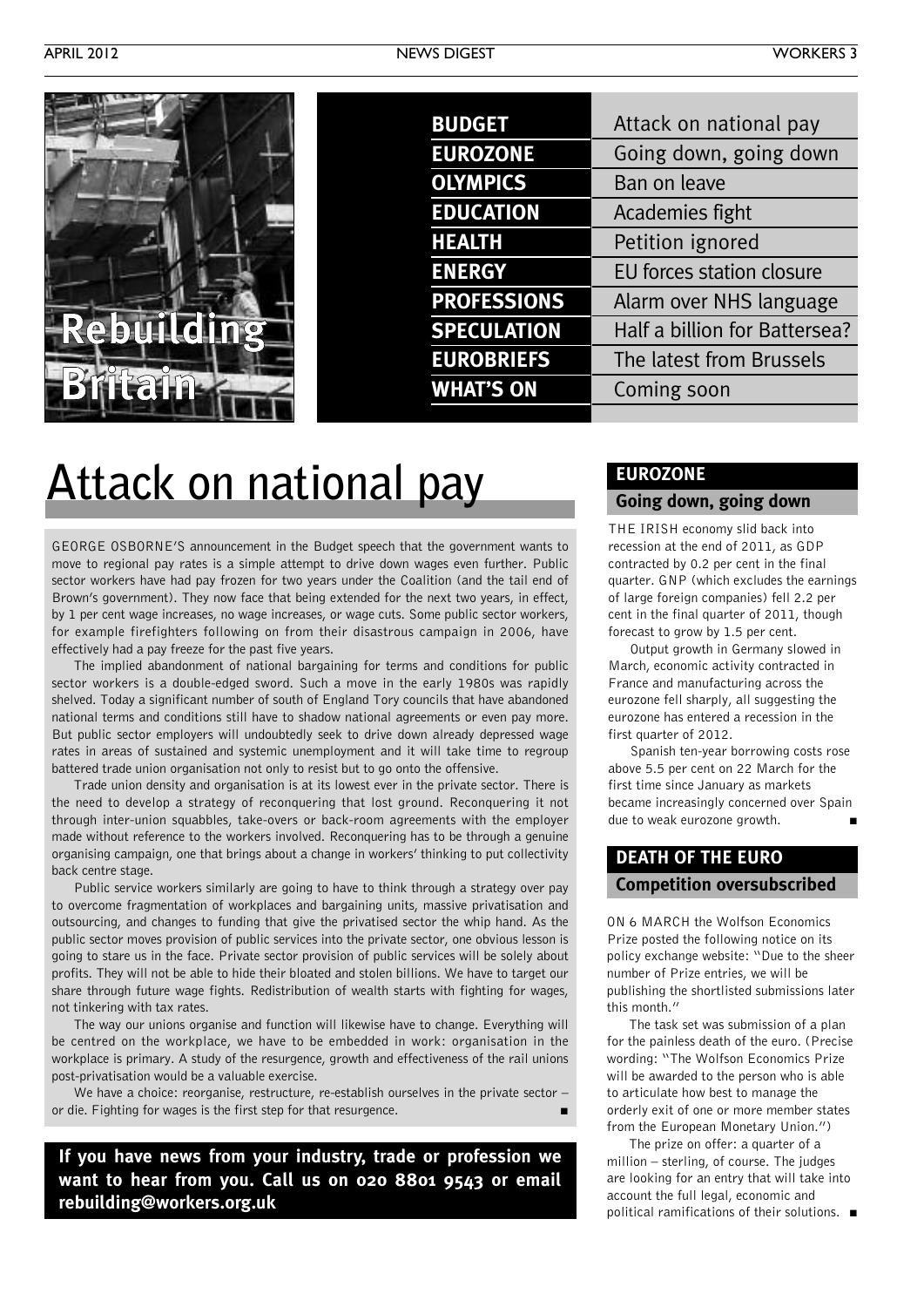### **EUROBRIEFS**

### **The latest from Brussels**

#### **Bailout for bankers**

THE "BAILOUT" to Greece totals 282 billion euros so far. Out of that 160 billion euros will go to the country itself. The rest will go to banks and other bondholders.

The EU has told Greece to cut its budget by 20 per cent of GDP by the end of the year. No country has ever had to make such cuts outside of a period of war. Domestic demand will fall as unemployment rises and lending remains frozen, while Greek exports will be held back by the overvalued euro.

Greece will have to cut a further 5.5 per cent of GDP in 2013 and 2014 to meet EU targets according to a leaked report by the EU/IMF/ECB troika. It warns, "The recovery previously announced for next year will be further delayed with, at best, a stagnation of activity in 2013."

#### **Northern exposure**

GERMANY'S potential cost in the eurozone bailouts is 72.9 billion euros, equal to Germany's defence, transport and healthcare spending combined.

#### **Landing a fortune**

SOME OF Britain's wealthiest landowners get millions in subsidies from the EU's Common Agricultural Policy. Payments are linked to the amount of agricultural land a person owns; the largest landowners get the most. In 2010, across Britain, 709 raked in more than £250,000, 133 more than £500,000 and 47 more than £1 million.

#### **Unpopular vote**

A NEW IPR Marketing poll asked Italians about their new EU-imposed government. A hypothetical "party of technocrats", including Italian Prime Minister Mario Monti and some members of his cabinet, would get just 22 per cent of votes if it were to stand in the next general election. That is EU-style democracy for you.

#### **We want a referendum**

A RECENT YouGov-Cambridge poll on public attitudes to the EU found that 60 per cent of us want a referendum to decide on Britain's relationship with the EU. The same number want a looser relationship or to leave altogether. 14 per cent want more integration, and 13 per cent want to keep things as they are.



**Central Hall Westminster was packed on 7 March as representatives from all unions in the NHS gathered to protest against the Health and Social Care Bill. Pictured: Cecilia Anim from the Royal College of Nursing speaks from the platform. An e-petition reaching 100,000 signatures is referred to the Backbench Business Committee for consideration of suitability for debate. The 600,000 signature e-petition demanding debate on the Health and Social Care Bill was declined by Health Secretary Lansley. So much for the concept of petitioning the government by email so as to have the opportunity for "citizen" control of business coming before parliament.**

### **Olympic ban on leave**

UTILITY WORKERS in gas, water and electricity are being threatened with a ban on leave during the three months during and around the Olympics and being forced to work 12-hour shifts during the actual games. All pretence of social priority in guaranteeing power or water to the elderly, schools or business is now being overridden with only one priority: keep the Olympic stadium and other sites working without interruption.

Local authority workers in the London boroughs directly affected – Tower Hamlets, Newham and Greenwich – are being told to work extended days, sleep in makeshift camp bed provision, all without recompense. Rail workers and bus crews have already achieved or are pursuing additional payments to meet the demand for longer hours and extended public transport provision. Health workers are facing a similar threat of holiday bans and heightening of security as London becomes a militarised zone during July-September.

The TUC fiddles with cosy agreements with the companies providing security, catering and site infrastructure – Compass, Amadeus and Sodexho – providing for US-style corporate union recruitment to try and recruit the thousands of short term workers, here today, gone tomorrow, while the Olympic organisers try to head off industrial disputes.

A whole industry has arisen offering advice on how to overcome the predicted massive disruption across London, when the road and rail infrastructure will groan under hundreds of thousands of additional daily journeys across the capital. It's predicted there will no longer be one rush hour at each end of the day but five or six throughout the day.

Paying for the Olympics will cost every Londoner a council tax supplement until 2042 and it is still a secret how many millions of tickets have gone to company corporate sponsorship and brand promotion.

### **EDUCATION**

### **Academies fight**

EDUCATION SECRETARY Michael Gove has met fierce opposition to his attempt to force state schools to convert to "independent" academies. At four primaries in Haringey, north London, parents and staff are fighting the move. At Downhills Primary the opposition has been particularly fierce, with governors refusing to connive with the move, and parents united against Gove. Now an Ofsted

inspection has deemed the school as "failing". Under intense pressure, a widely respected headteacher has resigned. The entire governing body has now been replaced by a group of government appointees.

Gove wants all state schools to convert to academies, with their budgets removed from local authority school funds and handed over by government to spend as they wish, setting them apart from the local community of schools. By 1 January just 360 out of 17,000 schools had switched voluntarily – hence the use of force.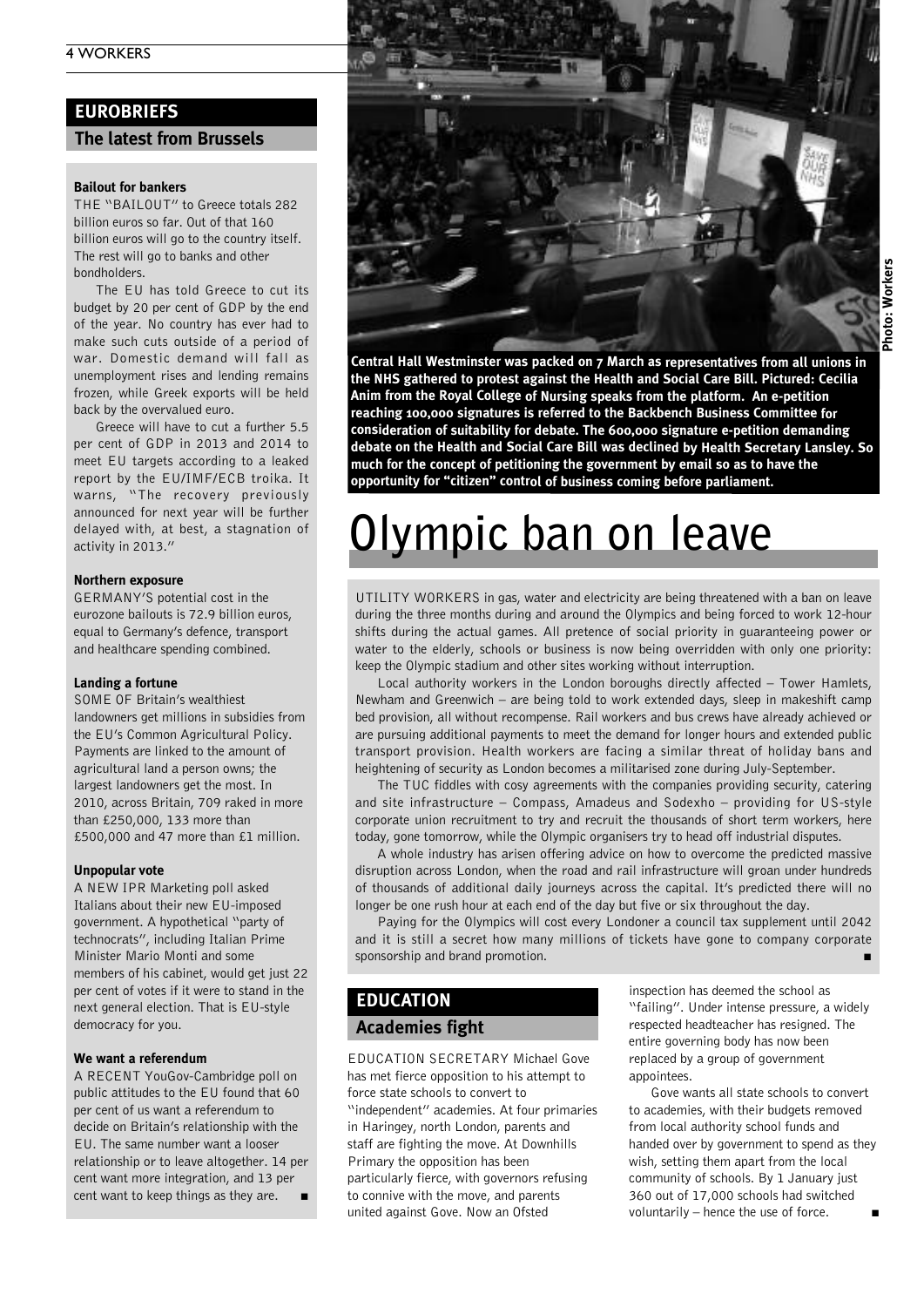#### APRIL 2012 NEWS DIGEST WORKERS 5

### **ENERGY**

#### **EU forces power station closure**

KINGSNORTH POWER station in Kent is to be forced to close under EU emissions reduction targets. It had exceeded its total production quota. The 123 workers employed there by E.ON will lose their jobs.

The power station has fallen victim to the EU diktat to substitute coal-fired generation by wind farms and renewable sources of energy. That policy now sees Kingsnorth and the mothballed Grain power station marooned at the Isle of Grain.

The subsidies and profits are faster and greater from wind farms than from longterm investment in refitting Kingsnorth to

burn coal in a clean and sustainable operation.

The impact on the local Isle of Grain economy will be devastating. It is estimated that seven jobs outside the station depend on every job inside.

Attempts to install clean coal-burning technology at the station were frustrated by environmental protesters despite E.ON and local authority support.

Kingsnorth supplies the equivalent of two million homes, and its early closure brings ever closer the crisis gap in electricity supply and demand. The proposed closure has been accelerated by power company greed, which boosted coal station generation during the winter of 2010 as profit returns were greater than using gas-fired stations. **■**

### **NHS alarm over language**

ALARMED BY the criticism of health professionals and their unions that the EU Mutual Recognition of Professional Qualifications (MRPQ) Directive 2005 allows EU health professionals to join Britain's professional registers without a test for language competency, the NHS employers' confederation produced "Language competency: good practice guidance for employers" in February 2012.

But the document has, if anything, underlined that alarm. It underlines the different position of non EU v EU nationals: "Individuals who have trained and qualified outside the EEA [European Economic Area] must satisfy Britain's regulatory bodies of their knowledge of English." In contrast EEA professionals: "are exempt from any routine assessment for language competency before registration". In any other employment context this would be deemed as discriminatory. It certainly discriminates against patient safety.

It gets worse. In response to union and patient organisation concerns, government in recent weeks has stressed that employers can "test" for language competency. However this "good practice" document rules out routine testing: "employers must not systematically test all applicants from the EEA. For example, making all applicants sit the same test, even though they may be able to demonstrate their competence in other ways, is not permitted". Again, in other contexts this advice would be deemed discriminatory.

One good thing that could have emerged from this good practice guide would be to alert employers that the EU directive is up for re-negotiation. But the fact that the EU commission is currently conducting a review is cunningly disguised in a microscopic footnote on page 3 of the guidance! The professional and patient demand is simple and clear: no health professional should join the register without the public being assured of their language competency.

### **Pellets and profits ENVIRONMENT**

TILBURY POWER station, owned by Germany's RWE and one of 14 remaining coal-fired power stations in Britain, has converted to burning wood to avoid the EU Large Combustion Plant Directive.

It is now the world's largest biomass power station – burning wood pellets from Georgia, USA, which attracts 100 per cent subsidies from the European Union. The drawback: the burning efficiency is 25 per cent less than using coal, so the station has dropped from 1100 megawatts generation to 750 megawatts.

The Directive was supposed to reduce

pollution and carbon dioxide emissions. Yet more CO2 is produced from biomass generation than from burning coal. To deal with the CO2 emission would require clean coal technology filtering and storing, as at Kingsnorth or Drax in Yorkshire. But because biomass burns wood not coal it is exempt from the Directive. The carbon footprint of importing the wood from Georgia is also ignored - and Tilbury requires 500,000 tons of wood pellets a year.

On 27 February a fire occurred at Tilbury Power Station when over 120 firefighters had to put out a fire in 6,000 tons of wood pellets, which as "green" wood have a habit of self-combusting.

### **WHAT'S ON**

### **Coming soon**

#### **April/May**

**CPBML/Workers May Day Meetings Destroy the European Union, Defeat War, Rebuild Britain**

**Saturday 28 April, 12 noon. The Pack Horse pub, 208 Woodhouse Road, Leeds LS2 9DX**

**Tuesday 1 May, 7.00pm. Word Power Books, 43 West Nicolson Street, Edinburgh EH8 9DB**

**Tuesday 1 May, 7.30pm. Conway Hall, Red Lion Square, London WC1R 4RL. Nearest tube Holborn.**

See advertisement, page 8. All welcome.

**Beyond the Frame: Contemporary Cuban Art**

**Monday 23 April to Saturday 28 April, Gallery 27, 27 Cork Street, London W1S 3NG**

**Monday 7 May to Sunday 13 May, The Lighthouse Gallery, Glasgow G1 3NU** An exhibition and sale of original works by 29 of Cuba's leading artists. See www.cubabeyondtheframe.com.

### **SPECULATION**

### **A spare half billion, anyone?**

LONDON'S BATTERSEA Power Station, which ceased generation in 1983, is now on the market for £500 million. For 40 years it has been unproductive other than on the asset registers of banks, developers and fantasists. A reflection of capitalism in decline, it has turned from producing useful power into an engine of speculation.

Alton Towers Leisure Park bought the site for £1.5 million in 1983 and stripped its assets, just leaving the iconic turbine hall towers. Redevelopment plans followed thick and fast with numerous changes of ownership. All the while the costs of doing nothing sent debts soaring.

From a site worth £1.5 million, it became £35 million, to £70 million. Selling the debt became very profitable. Real Estate Opportunities, with links into Ireland's failed banks, Jersey fundraisers, New York planners and Uruguay architects, bought it for £400 million in 2006, looking to raise £4 billion for another redevelopment – 25,000 office workers and 3,400 flats housing 28,000 inhabitants. The crash of Irish banks swept away the delusion.

From 1983 to 2010 the site has been idle except for being used as a film lot, for advert promotions and the launch of the Tory election manifesto in 2010. **■**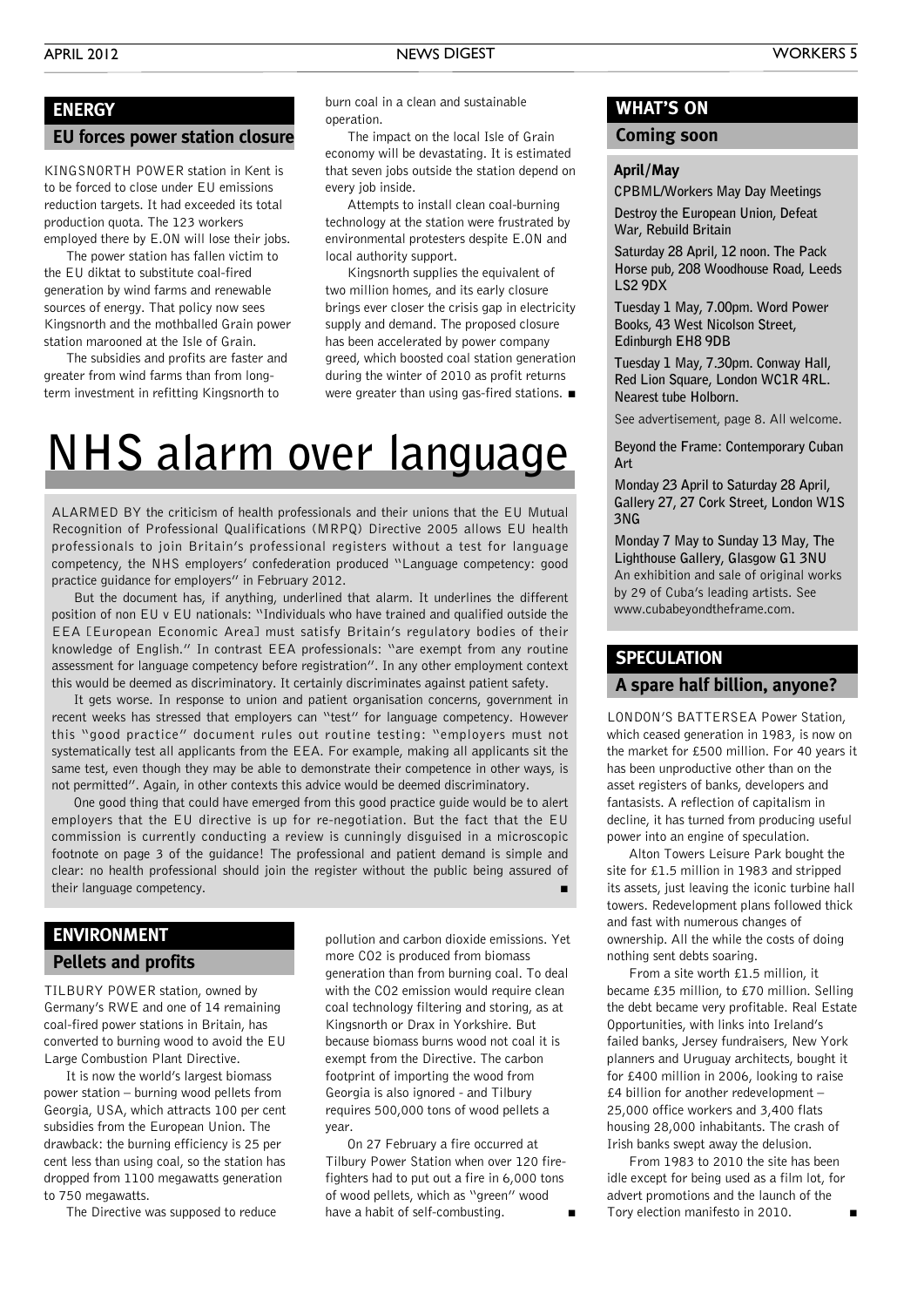**Construction workers have won a major victory in their fight to keep their national agreements. Winning future battles requires an honest assessment of strengths and weaknesses…**

### **Building bosses fail to impose contract**

THE ATTEMPT by a group of seven building industry employers to scrap existing national agreements covering mechanical, electrical and engineering construction and to impose their own agreements has failed.

They started off aggressively and in high hopes, with five of the companies saying they would sack their workforces on 7 December 2011 and re-employ them on the new set of conditions, known as BESNA (Building Engineering Services National Agreement – see WORKERS November 2011). Over the months the seven companies have had to back down, withdraw from BESNA and return to the previous national agreements. The last of the seven withdrew on 24 February. BESNA is no more.

The union campaign has been protracted – necessarily so – but the death of BESNA is a significant victory. Negotiations between the union and the employers' body, the Heating and Ventilation Contractors Association, are back on.

### **Just a truce**

The war has not ended, though. If, as is suspected, the main issue of the dispute has merely been put on hold, and the negotiations are going to founder, then the coming months must be used to reorganise the industry, particularly the electrical side. Part of that process must be an honest recognition of the realities of a dispute that has never been easy and where mistakes were made.

What led to the abandoned attempt to impose BESNA is now the subject of contention. Was it the "Rank and File" (R&F) organisation set up at a meeting of some 500 workers on 13 August 2011 in London, electing from their number a "national committee"? Or was it won by the union, Unite? The truth is that it was a combination of both but there is a continuing disconnection that needs to be resolved – or at least more clearly understood.

Four days after R&F began, Unite held a meeting of its Electrical, Plumbing and Mechanical Shop Stewards Forum in

Leeds. Two of the R&F committee attended and put forward a motion from the R&F meeting, which called on the forum and the Union to begin a campaign. The motion was not taken: the campaign had already begun and as many aspects of the motion were already in train it was therefore superfluous.

A subsequent Forum decided to target Balfour Beatty Engineering Services (BBES) for industrial action, as it was the leading employer of the seven and had the largest workforce. Unite balloted some 600 members, aiming to begin strike action from 7 December – the day dismissal notices were due to be issued. The result was 360 voting Yes (81.6 per cent) and 81 No (18.4 per cent).

#### **Ballots and courts**

BBES's response was to seek and obtain an injunction. Unite then announced an immediate re-ballot – over the Christmas period! Fortunately wiser counsel prevailed and the second ballot began at the start of January. This time 295 voted in favour of a strike with 145 against. BBES again challenged the ballot, but this time Unite decided to fight the decision through the courts.

Meanwhile the R&F called for an all-out strike irrespective of the court's ruling – seemingly oblivious to the relative weakness of the membership and the certainty that Unite would not risk having its assets seized by the courts (not because the union would not want to but because unlike in the AUEW's struggle with the Industrial Relations Act in the 1970s, the membership now is unlikely to defend the union in the same way).

At no point did the R&F propaganda help or support the union to achieve positive results by calling on all existing members to contact the union to ensure they held correct details necessary for an accurate ballot. Balloting workers within the law is hard enough for a union, especially those workers whose job means they are regularly on the move (and employers constantly use mobility clauses to mess up ballots).

Neither did they call on existing

members to recruit those non-members working next to them and engage more fully in the dispute – BBES said in court it employed more than 1,200 construction workers, double the number balloted.

The implication was that recruitment is "the union's job" and if it failed then it would be the union's fault, not the "rank and file's". And yet the best recruiters have always been "the ordinary members".

Still, the R&F was "welcomed into the team" in early January, with Unite providing funding for travel to demonstrations, protests and meetings, and so on, in recognition of its value and despite the vitriol that full-time officers had previously received at the various meetings they "dared" to attend in England and Wales. (It should be made clear that this sort of relationship did not exist in Scotland.) Besides, many full-time officers were prominent in the numerous demonstrations being held on a weekly basis around the country.

The court gave its decision on 16 February – giving Unite the right to legally call a strike. The judge commented, "I think it fair to say that Unite went to considerable lengths to ensure democratic legitimacy which might be thought to exceed what would ordinarily be expected." Within 24 hours BBES had withdrawn from BESNA. The following day, NG Bailey withdrew and by 24 February the remainder had run for the hills. BESNA was history. Negotiations will now begin with the union, whose team includes representatives from the R&F.

Would BBES have backed down if the judgement had gone their way, even in the face of the weekly demos? They certainly hadn't done so up to then. There is no doubt that the demonstrations, protests and the "civil disobedience" were having an effect and drawing a good deal of attention to the dispute, but would they be enough to win? These actions had been ongoing since the middle of August so clearly they alone had not persuaded the employers to back down.

It is also fair to say that Unite's Organising Department was slow off the mark despite the fact that the battle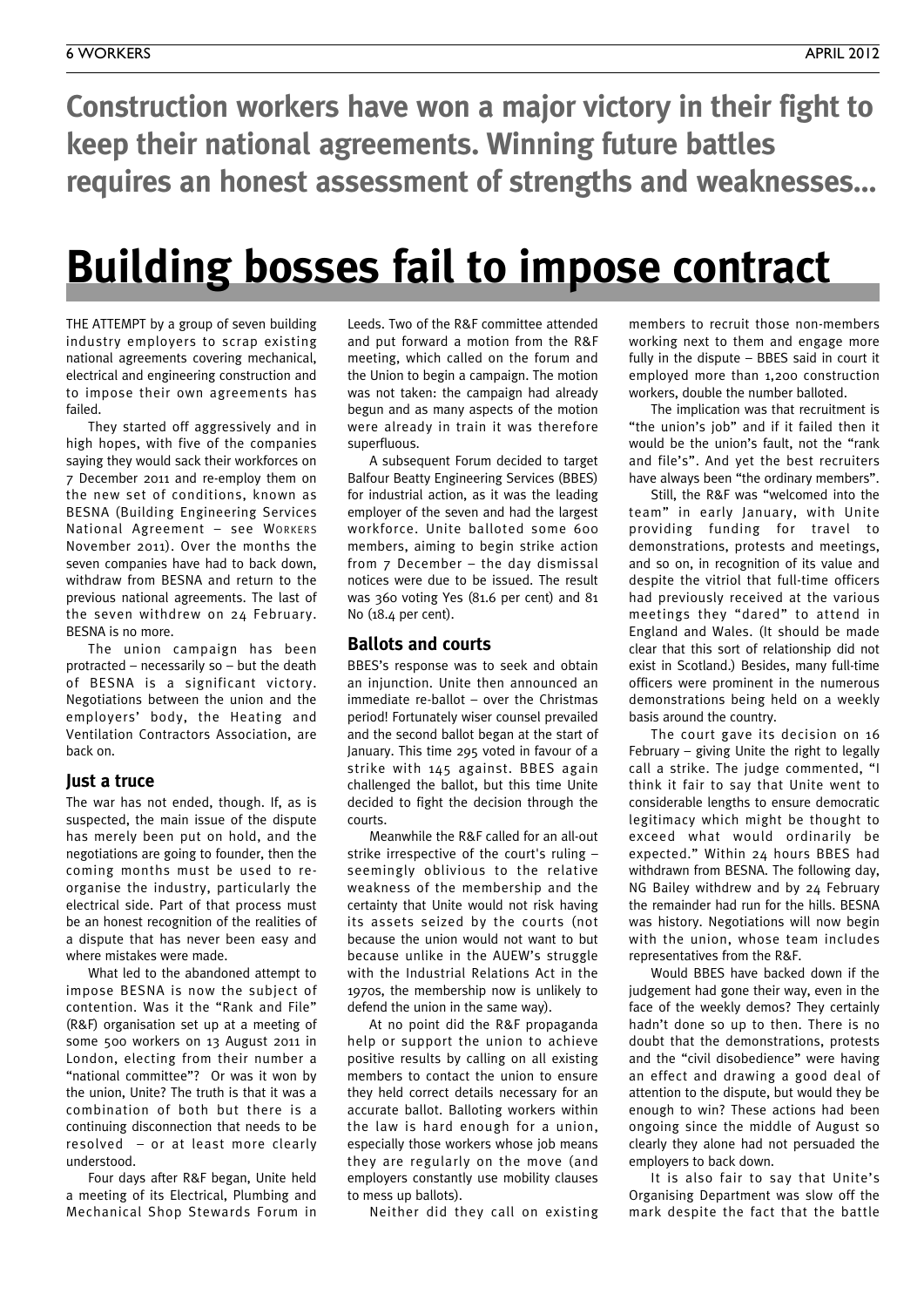

London, 9 November 2011. Protest at the Shard against the employers' plans to withdraw from the JIB national agreements.

contained all the ingredients upon which the "organising model" thrives, ie a global corporation with union-organised workforces overseas. When eventually it was brought in, connections with sister unions in the USA and Australia were made and they engaged in supportive demonstrations and representations to arms of BBES there. A programme of action against anything and everything connected with BBES was set out and commenced. The battle, however, has to be won on home soil.

### **Misrepresentation**

Such headlines as "The 'Rank and File' won the BESNA battle. Now let's win the war" are not only a misrepresentation but also beg the question as to what is "the war"? It would appear that it is to do with securing a better agreement with the employers and "reclaiming the union for the members" – conveniently forgetting that only the members can do that for themselves. For R&F to claim that they and they alone secured the victory is both far fetched and ultimately dangerous: it belittles the union's machinery and implies it is unnecessary; it is also plainly untrue.

The R&F is not only made up of genuine active electricians/union members but, as usual, also has among its number

individuals from the various ultra-left groupings, who with monotonous regularity latch onto any struggle going. Although "ordinary" workers may utilise the presence of these groupings in the absence of genuine leaders coming to the fore, they will not be fooled into thinking that they are the answer.

Unite's Forum in Leeds in August last year called for maximum unity to face the attack, a demand that should be obvious to all. But clearly some people, with their own agendas, see division as more beneficial. With their hatred of appointed full-time officers (as if being elected is a guarantee of commitment to the cause) and a starting point that the union will sell out and make sweetheart deals – unity clearly does not suit their aims.

For example, R&F reported on the meeting saying, "2 of the newly ELECTED committee went to Leeds on 17th August for a Unite shop stewards meeting which was full of appointed UNELECTED Unite officers, apart from 4 or 5 elected stewards and activists." It went on to say its reps urged that a campaign be started immediately, but that National Officer Bernard McAulay "told us it would be best to wait until January or February 2012 before we should start a campaign and get our army together".

The impression is of a meeting packed where full-time officers hugely outnumbered the rest. Yet the minutes of the meeting show some 26 stewards/activists and 14 full-time officers – and that the campaign had already started. Indeed, this type of misrepresentation from R&F publications is typical.

If negotiations hit that brick wall then the membership must be in a position to take the employers on, and fight to win. This will not be achieved by constant facile references to "sell-outs" and "sweetheart deals" but by painstaking recruitment and the development of genuine organisation. Those who have involved themselves in the R&F must take that enthusiasm into the union's structures and onto the sites – because if the call comes again, there may not be time to chase around trying to collect accurate details. Engaging in the challenging activity of arguing with fellow workers is not the preserve of full-time officers but is the responsibility of all truly worried workers.

The withdrawal from BESNA has presented a breathing space – not to bask in reflected glory but to get better organised. The employers know what they are after and inevitably they will come again. **■**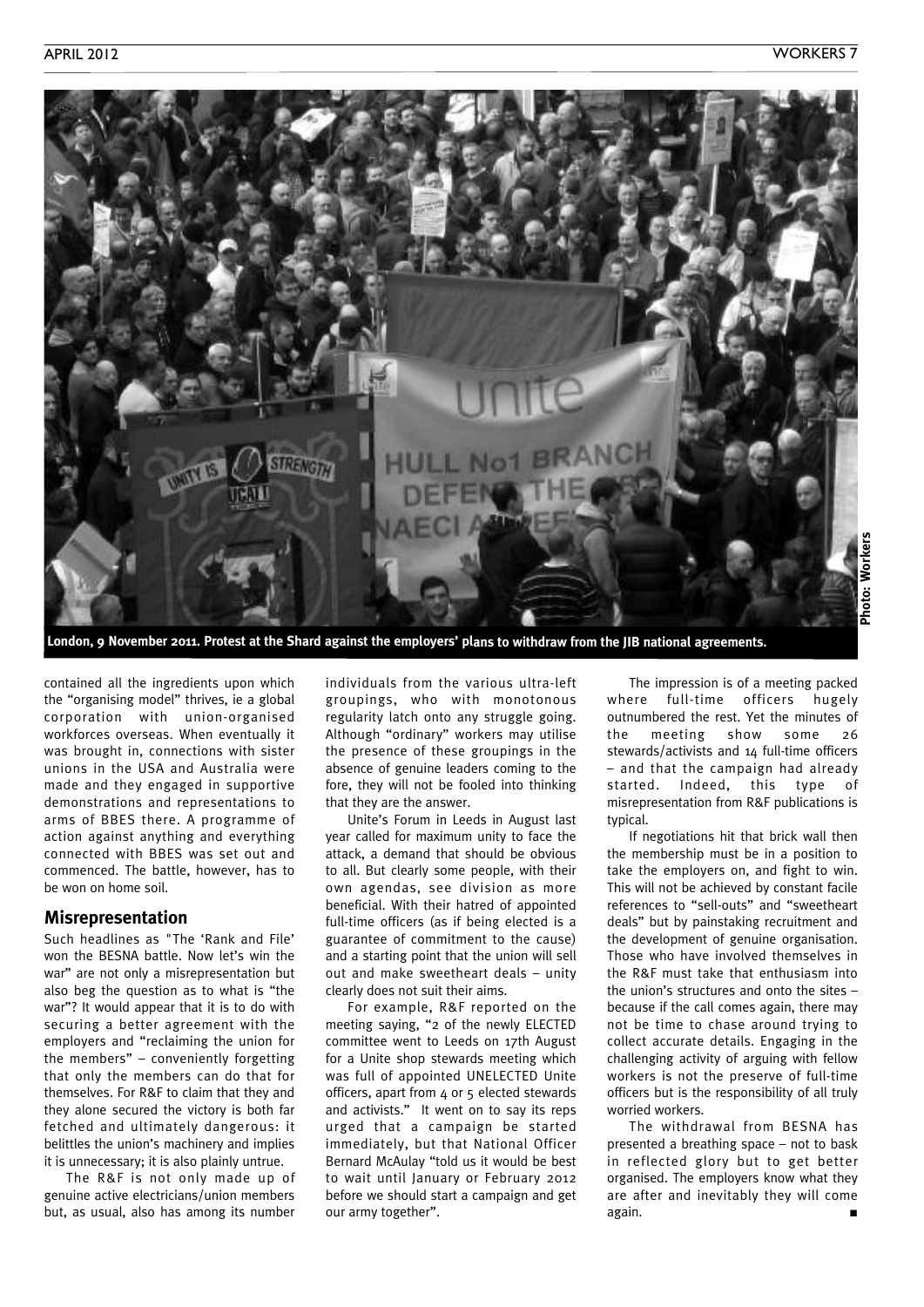### **CPBML/Workers MAY DAY MEETINGS**



**Saturday 28 April, 12 noon Speakers and discussion The Pack Horse, 208 Woodhouse Lane, Leeds LS2 9DX**

**Tuesday 1 May, 7.00 pm Speakers, music and discussion Word Power Books, 43 West Nicolson St, Edinburgh EH8 9DB**

**Tuesday 1 May, 7.30 pm Speakers and refreshments Conway Hall, Red Lion Square, London WC1R 4RL (nearest tube: Holborn)**

### **DESTROY THE EUROPEAN UNION, DEFEATWAR, REBUILD BRITAIN**

**Across the states** comprising the European Union unelected financial cliques or self-styled "right wing" governments are being installed in power to do the bidding of the European Union Commissioners, European Central Bank and International Monetary Fund. Greece, Italy, Spain, Portugal, Ireland are sacrificed to the obscenity of monopoly finance capital – the Banks.

**In Britain, Cameron** and his Coalition government, supported by Miliband, hint at the desire for an unelected "government of national unity". Fascism, the unbridled rule of monopoly capitalism, grows with every breath the EU takes.

**Every attack on British workers** in the past 40 years has been orchestrated by the British ruling class hiding behind EU legislation and directives. The deindustrialisation of Britain, devolution, theft of our national assets, the assaults on education, housing, health, welfare, pensions, migration, the right to work – all are rooted in the EU. To save Britain we

have to destroy the European Union.

**The EU breaks up nations**, colonises nations within Europe and, as an armed camp, threatens Africa, the Middle East and Russia. The drive for a European Army and Police Force, in cooperation with NATO, is the greatest threat to peace in the last 60 years. Destroy the European Union and defeat the drive to war.

**We are for the rebuilding of Britain**. Independent, sovereign, determining our own affairs, trading with whom we wish, beholden to no one. Building the industry, skills, education, health, transport, housing, employment to meet the aspirations and expectations of British workers in the 21st century.

**This cannot be achieved inside the EU**. This cannot be achieved under the threat of EU aggression. It can be achieved by us, the British working class, rebuilding Britain for the working class.

**Celebrate May Day with the Communist Party. All welcome**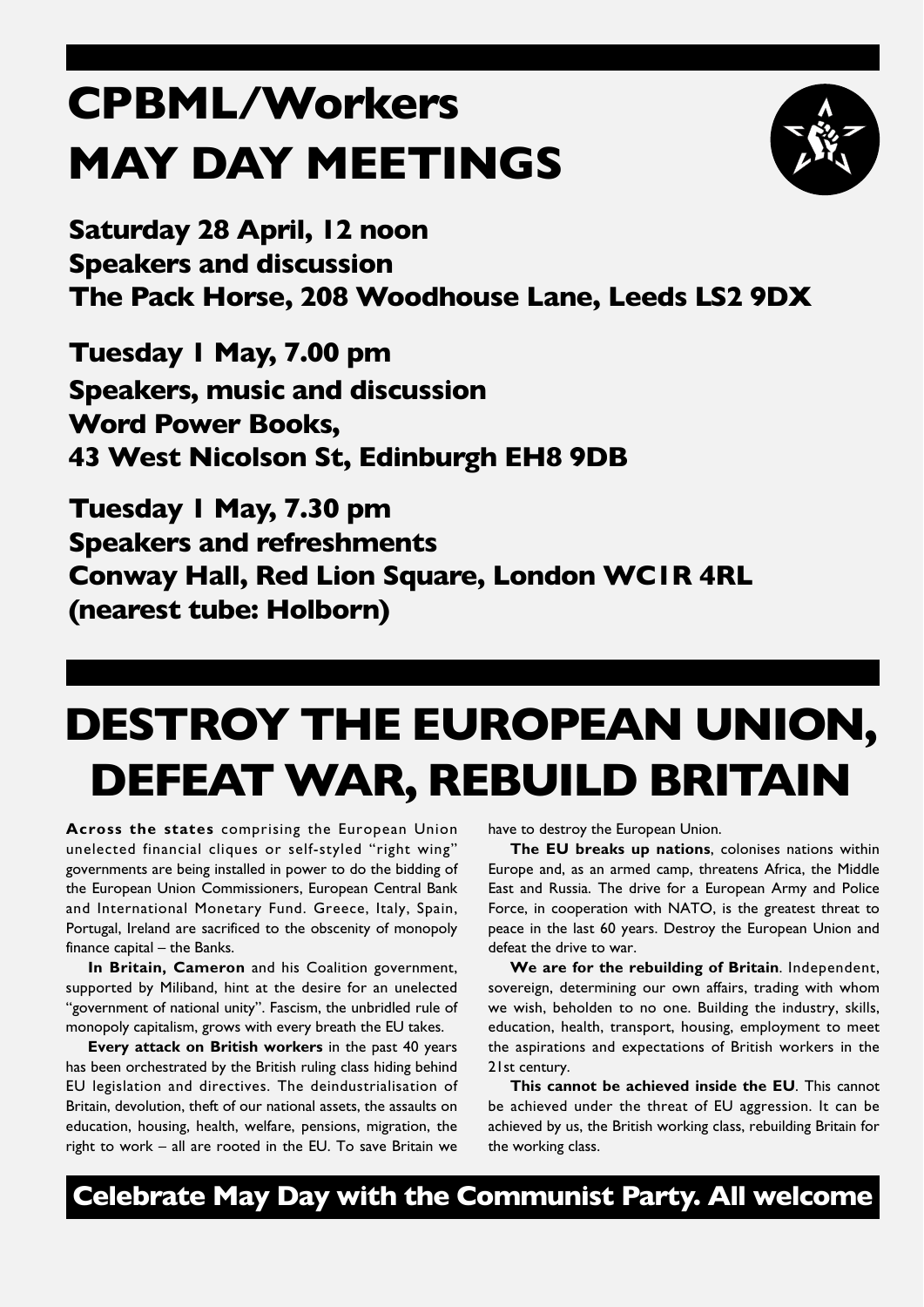**It is time to forget the fads and the political play fighting. Get back to the workplace…**

### **Trade unions – dead or alive?**

ON 1 DECEMBER 2011 a sub headline in the London EVENING STANDARD newspaper decried: "Barely a million take strike action."

Barely a million – this was genuinely written as if to dismiss the biggest strike in a generation, when well over a million public sector workers took strike action to protect their pensions on 30 November. This was easily the biggest show of union strength since the "winter of discontent" and possibly since 1926.

But while the numbers are indeed impressive, and the attempt to belittle this demonstration of collective organisation ridiculous, another story is told if the number is converted into a percentage of all those entitled to take action.

Had the EVENING STANDARD said only 35 per cent took strike action it would look quite different. A third take strike action doesn't sound half as good as a million. So why is this important? Because 30 November was a paradox. On the one hand it was collective organisation in action, but on the other it showed that this action was not absolute, resolute or sustainable. The strike and its aftermath illustrate where unions are today.

### **State of the unions**

The current balance sheet is not good for unions. We have a declining membership and massive cuts in traditionally unionised areas – a membership fearful, demoralised and apathetic. Unions are continually subject to a media hate campaign. They endure straight hostility from the Coalition and indifference from the party in opposition. Trade unions operate in an almost fascist legal environment where every action is scrutinised and subject to the courts' interpretations.

On the plus side Britain still has over 10 million workers organising themselves within their workplaces. Union membership is worth 20 per cent more in pay.

In 2010 the average hourly rate was £14 for union members; £12 for non-union members.

**This article is an edited version of a speech given at a CPBML public meeting**



**RMT banners on Tyneside during the November action on pensions.**

Professionals join unions – much more than do the lowest paid. Those that need most to act together are being picked off by employers and left marginalised by the lack of collective bargaining. 2010 statistics show a trend that membership levels have settled but collective bargaining is dying. Less than a third of employees are covered by collective agreements, with significantly fewer –  $16$  per cent – in the private sector and around 65 per cent in the public sector. But the past decade saw a fall of 10 per cent during a time of expansion in public sector jobs and improvements in union–government relations.

### **Too big to fail?**

Unions are sitting targets without the flexibility or agility to respond to disputes or attacks from employers or government. The sheer effort it takes to avoid Tribunal or Certification claims means unions are defensive and bureaucratic.

The consequences of breaching the draconian trade union laws are such that a union is rightly terrified. Sequestered funds means bankruptcy. For all the cash ferried round in 1984 during the miners' strike, the fact is now a union would collapse and people would end up in jail for money laundering.

Despite the rhetoric in the mission statement of Unite, the bigger the union the less coherent the thread of solidarity **in London in February.** *Continued on page 10*

that runs through the disparate and fragmented membership.

The corporate behaviour of SEIU, the US-based Service Employees International Union, or even of Unite, is the antithesis of the movement. In the quest for expansion the organisations are over-reaching, tearing apart the very fabric that made the body strong to start with. It is fatal. But they want to become bigger still. Unite–PCS? UCU–NUT? Union mergers fuelled by ultra left fantasists.

A whole body of academics, think tanks and trade unionists pontificate and conjecture about the future of the movement. Too many start at the highpoint of TU membership – 12 million in 1979 and ask how to survive this fatal decline – 6 million at present. Very few actually ask the simple question: How did we have 12 million members in 1979? What drove this and was it sustainable in a changing Britain? The movement originated at a time when the act of membership was a crime, and burst into life, becoming a political and industrial force at a time when strikes were unlawful.

But now fad and fashion have taken hold across unions, TUC and academics – even in research. The claim is made that the main reason people have not joined a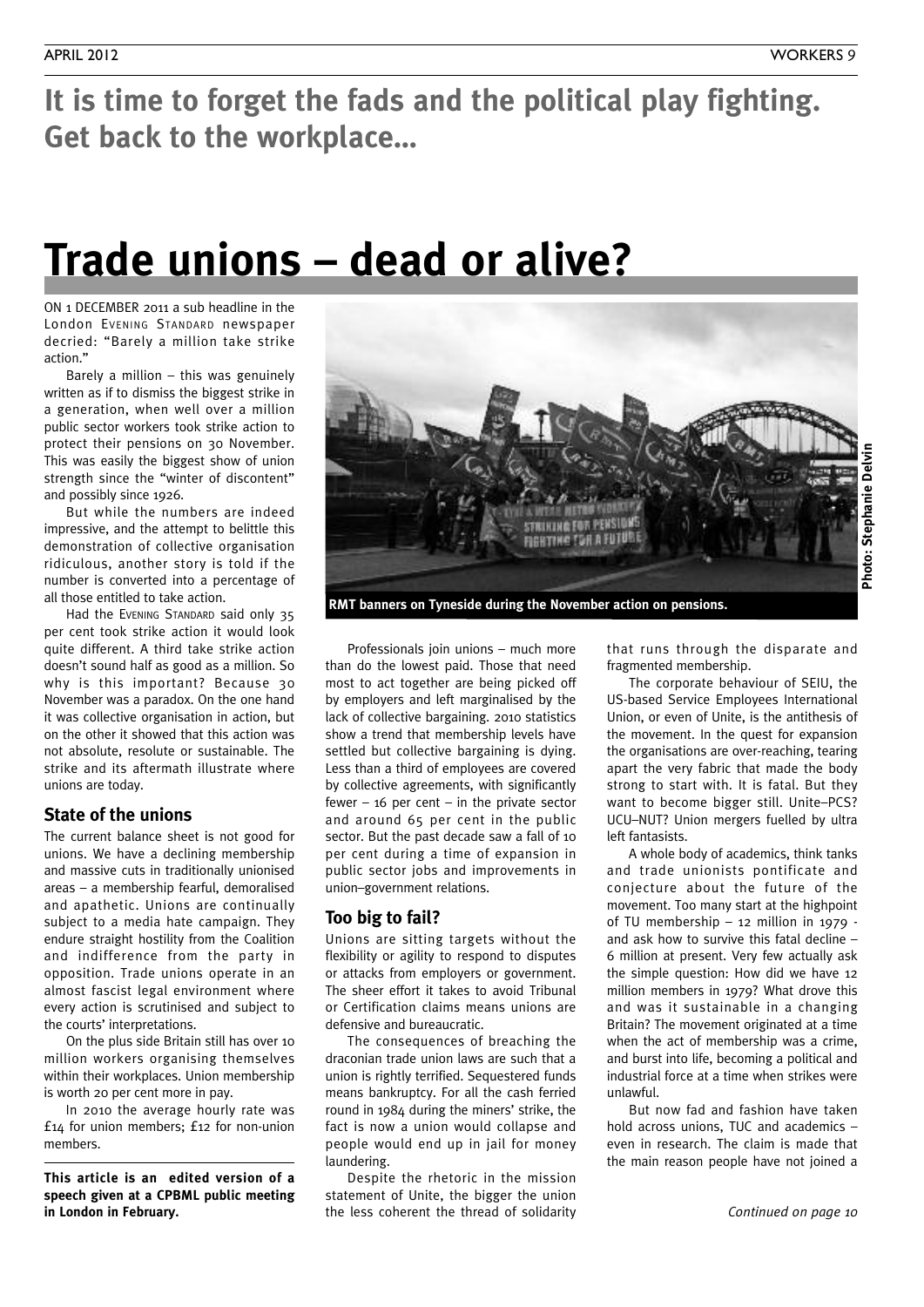*Continued from page 9*

union is that they haven't been asked. Really? Anyone who has spent any time talking to non-members will know this is rubbish but it is part of the myths that have kidded much of the movement. Most of the people answering the question in this research are in non-unionised workplaces. So the real answer is because there was no union in my workplace.

### **The insurance approach**

This obsession with arresting decline led unions to adopt an employee insurance approach. The attempt has backfired as too many members see the union as a cheap legal service and the weight of European laws has forced ever more disputes into the courts and out of the workplace.

Belatedly unions have recognised that a service-based model is bad for members and bad for the organisation. But in its place is the new fetish called organising, and in this unions tend to look abroad: the wrong answer to the wrong question.

Take the SEIU. What on earth can we

learn from a US organisation that is the product of ruthless corporate unionism still numbering only 2 million members, in a country with a 300 million population? Britain has 65 million people, and its biggest union is 1.4 million strong. As a percentage of the population, Unison has 2 per cent of the population, while SEIU has 0.75 per cent. Yet we are seeking lessons from them?

Another buzzword of the moment is community organising. We've failed to use our inherent strength through the workplace and demonstrable through collective action? Instead, let's pop round to the vicar and ask him to write a letter about cuts. If a union is strong and organised in the workplace it will de facto play a role in the community.

Unions are 19th-century organisations in a 21st century world. We should be proud of our traditions but free ourselves from dated language in communications. Members rarely read letters or newsletter from their union so using mass media is essential. And presentationally the unions have far to go. Unions constantly allow the

media to set the terms of the debate and very rarely know how to rebut the lies and spin. Few unions have a genuine media strategy or even understand the media.

The same is true for IT and the web. But in the rush to seem trendy and relevant unions have jumped on a social media bandwagon without understanding the lack of control. Technology is a great tool but discipline is hard to maintain when everyone is on Twitter or blogging within seconds of any action, meeting or event. If you followed Twitter about pensions you would have had the strangest impression about who belongs to unions and why! The vast majority of union members still gather information from the broadcast media, not their union.

Whatever its weakness the 30 November action was an awesome display of strength that forced the government to shift. It wasn't outright victory but clearly not a defeat or a capitulation, as so many mad ultras would have you believe.

But the episode is a good example because it demonstrates once again that the activist base in so many of our unions



### **Change Britain, Embrace Your Party**

**This pamphlet brings together the statement from the Party's 2009 Congress with those from two former Congresses in 2003 and 2006. Also included is a statement on the European Union: "The fascist dream of a united Europe resurrected".**

**The pamphlet represents a decade of thought and analysis of the situation in Britain, and considers how to move forward as a British working class.**

**Available now: £2.75 (incl. P&P).**

**Published by Bellman Books 78 Seymour Avenue 020 8801 9543 London N17 9EB info@workers.org.uk**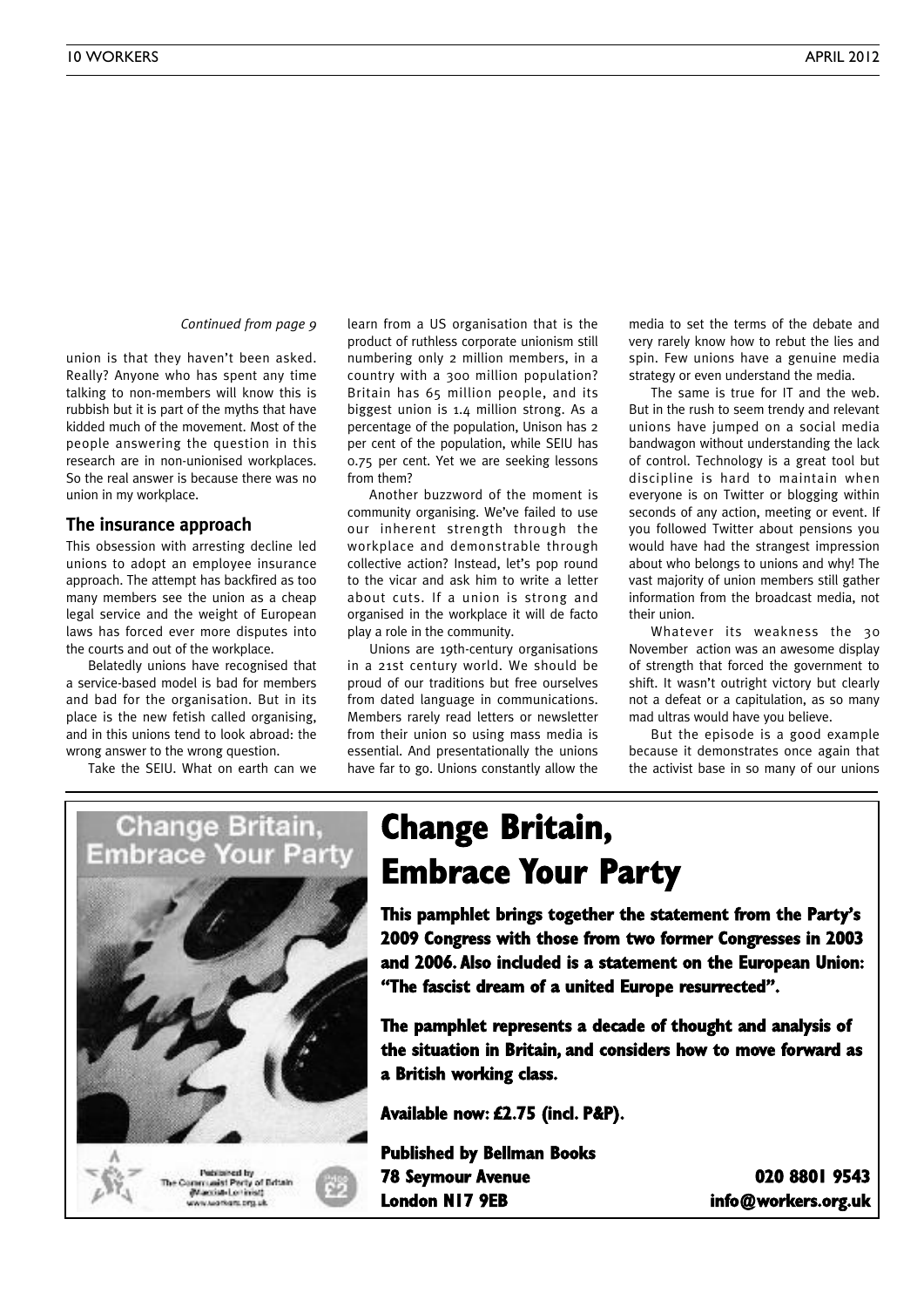is dominated by the naysayers and the impossibilists that engender demoralisation and reinforce the notion that unions are weak. It is these so-called fighters and militants that are strangling the unions.

Roughly a third of union members took part in the ballot. Most agree that it was just above half the membership taking action. This means that with membership density rarely above 50 per cent we had 1 in 4 employees on strike.

Anybody who spent time with workers on the ground knew that workers were resistant to striking. When convinced as to why we had to they were clear that sustained action would not be achieved through lots more days of action.

The government position had hardened after the strike in June as they could sense victory. But they overplayed their hand and spent much of November trying to return to where they had been – why? Because now there were millions about to walk out.

It also helped that the government was incapable of recognising the difference between the schemes. This inability ensured the employers were silent. The employers played a major part in the dispute but for the most part it was in the unions' favour.

When the Treasury publicly supported the unions' Heads of Agreement, it was announced that attempts to introduce 50 per cent ballots would be shelved and other consultations would be revisited.

But this wasn't a concession. It was a tactical withdrawal. The government knows the laws are so tight that to tighten further will mean workers break them with or without unions. This is the lesson from every anti-trade union law. Eventually the workers will break the chains.

This government was not able to go to war with unions – despite its hopes – and workers showed genuine strength.

To call for a continuing "rolling programme" of strikes is weak and selfdefeating. We have to be smarter – conserve our forces and fight were we are strong on the ground.

Some union leaders want to be commentators on the Westminster theatre



rather than participants in the industrial struggle. When they forced the issue over the Labour leadership, to choose between Milibands, they found they had installed a puppet with faulty strings. The same old cries of why fund the Labour Party etc spring up, but not a single union is seriously looking into cutting links. The Labour Party has infiltrated the union movement.

The terms of political discussion are dominated by more fads and identity politics. Real politics is on the shop floor, the factory canteen and the open-plan office.

Workers will organise themselves whatever we call the organisation. Wages, hours and safety were and remain the driving issues for the working class.

The local workplace is the most effective unit to build solidarity and purpose. In the workplace workers can bargain together, resist attacks together and defend each other.

So it is time to forget the fads and the political play fighting. Get back to the workplace. Build and develop solidarity at the most local level to the members.

### **Meet the Party**

**The Communist Party of Britain's new series of London public meetings began on 29 September 2011 and will finish on 14 June; except on May Day, all are held in the Bertrand Russell room, Conway Hall, Red Lion Square, Holborn, London WC1R 4RL, nearest Tube Holborn. Other meetings are held around Britain. All meetings will be advertised in What's On, see page 5.**

**The next meeting is the Party's annual London May Day rally – always held on May Day itself, regardless of state bank holidays –**  $\boldsymbol{M}$ 

**on Tuesday 1 May, in Conway Hall, Holborn. There will also be May Day meetings elsewhere in the country; see the advertisement on page 8.**

**As well as our regular public meetings we hold** M **informal discussions with interested workers and study sessions for those who want to take the discussion further. If you are interested we want to hear from you. Call us on 020 8801 9543 or e-mail to info@workers.org.uk**

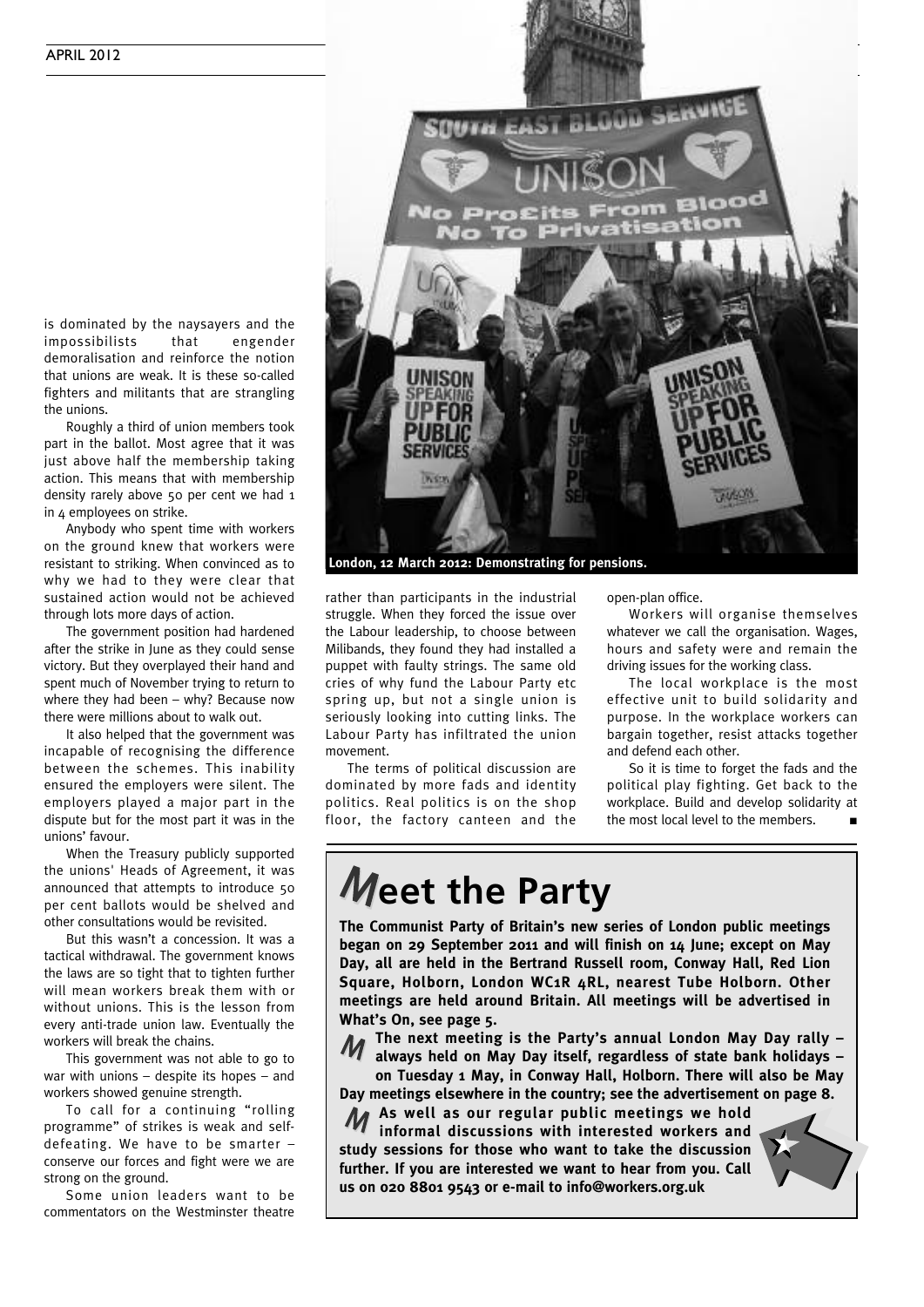A case study of one London borough exposes the lie peddled by p **and the south is rich…**

### **The affluent South East? Take a closer look – the real world is rather different**

PEOPLE ARE often bemused by the difference between what they experience in their everyday lives and what politicians tell us is happening. The problem for politicians is that we work and live in the real world, so we're not easily fooled. And good statistics can tell us a truth that politicians would rather ignore or hide.

The term "affluent London and the southeast" trips off the tongues of politicians and is used sloppily in the media, usually in an attempt to divide us and foster resentment. Alex Salmond is fond of the term. And it's true that average incomes are highest in London and the South East, but this fact covers another reality.

The east London borough of Tower Hamlets has one of the highest average incomes for those in work yet is one of the poorest local authorities in the country, with 27 per cent of its children living in poverty. Consider its high level of unemployment together with the presence of Canary Wharf (with many highly paid employees living inth borough during the working week) and a picture emerges of huge discrepancies in incomes. This picture is replicated to a greater or lesser degree around London.

In Britain as a whole, the picture painted by statistics is grim. A 2011 index, which mapped health and social problems against income gaps between the highest paid and the rest in 20 developed countries, showed Britain as having the third worst record.

### **Problem factors**

It is no surprise that countries with the biggest gaps have the worst problems. The problem factors included life expectancy, infant mortality, murder rate, imprisonment, mental illness and obesity. The US "leads" the field by a long way (interesting when we are constantly encouraged to emulate the way they do things), followed by Portugal, then Britain (Greece comes fifth). Within Britain, London is home to the richest and some of the poorest people in Western Europe, and it has the biggest income gap in the EU.

Britain's youth and adult



**Old housing stock, multiple occupation: affluent London?**

Photo: Workers **Photo: Workers**

unemployment is among the highest in Europe. Incomes here fell 3.5 per cent in real terms in 2011, with inflation 5 per cent or higher during the year. Many lower paid professionals effectively had sizeable falls in pay, while senior managers and directors had massive rises. There is a trend towards part-time working due to high unemployment levels. For those in work, incomes are often too low to live on and are "topped up" by working tax credit  $-$  a direct subsidy from the people to povertywage employers. In London, 20.7 per cent of children live in households where nobody works.

A dramatic rise in the population of young children in parts of Britain is leading to an acute shortage in school places. Based on government data, it is estimated

that half a million new primary places will be needed by 2015 – the equivalent of over 2000 new primary schools. The spurt in child population is particularly acute in some outer London boroughs, where old school buildings are bursting at the seams.

London has a high proportion of the population living in overcrowded accommodation; 7.2 per cent of households compared with 2.3 per cent in the rest of England. It also has one of the lowest levels in the country of underoccupation (households having two or more bedrooms more than they need). And every space is likely to be grabbed for building. The average density of new build in London in 2009/10 was 121 dwellings per hectare, three times the next highest region in Britain and the England average.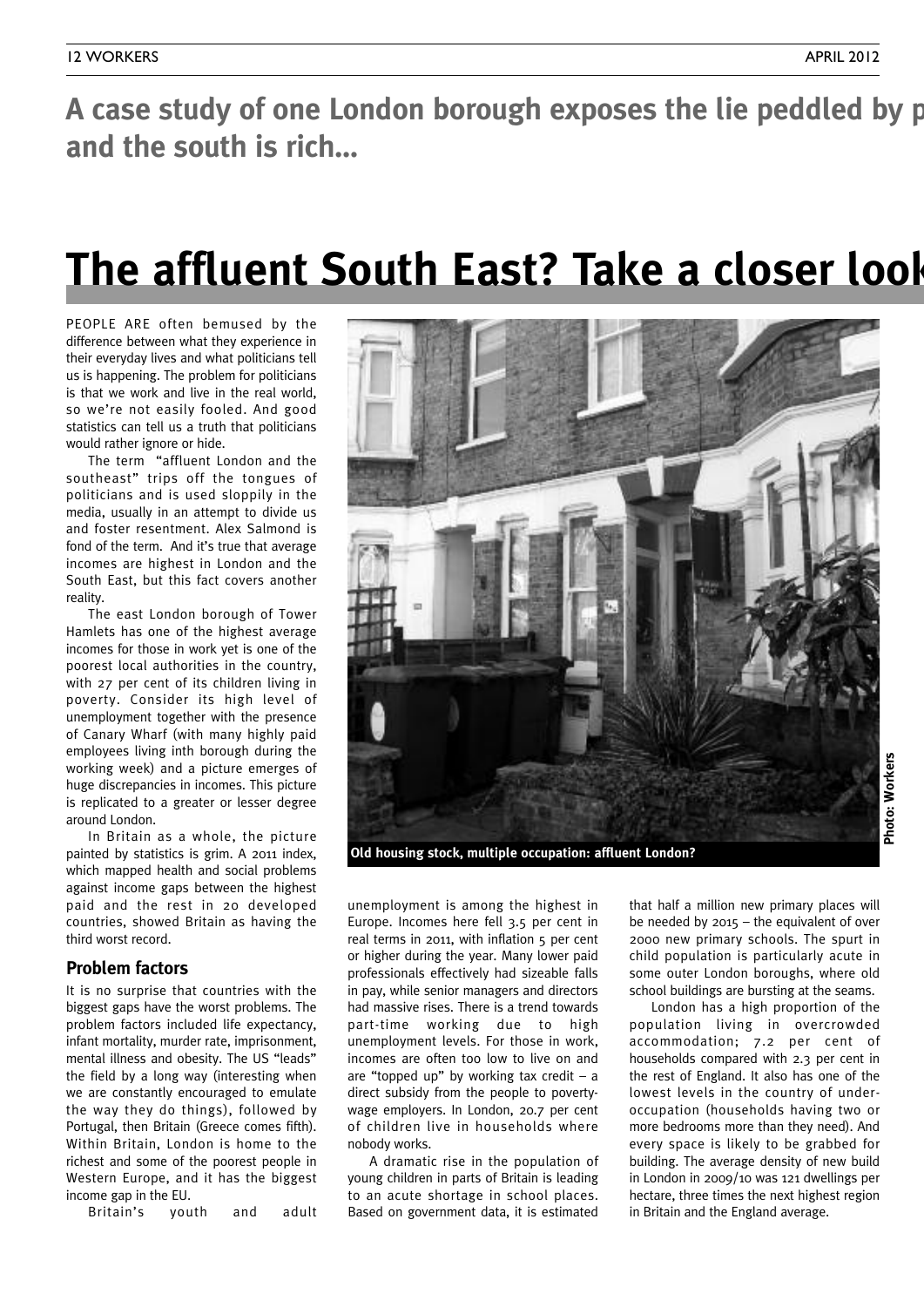### oliticians – usually seeking to divide us – that the north is poor

### **K** – the real world is rather different

The Greater London Authority estimates that at least 380,000 undocumented migrants live in London, about 5 per cent of the population. An additional 3-4 per cent have been awarded refugee status. In 2008 about a third of all arrivals in England intending to stay stated London as their destination – around 160,000 people. There is a high rate of people moving in and out of London boroughs – called population "churn". In nine boroughs over 10 per cent of the resident population moved in or out in 2008. This makes the planning of services very difficult.

Consider the situation of one outer London borough, Waltham Forest in the north east of the capital. The Central and Victoria tube lines both run through the borough, so housing is at a premium and the population has traditionally been mixed, with professional, semi-skilled and unskilled workers living side by side. But conditions in the borough for workers are now deteriorating rapidly, as this case study shows.

### **Jobless London**

The Claimants to Vacancy Ratio (Office of National Statistics) listed the ratio of registered Jobseekers to available jobs in 206 regions of Britain and northern Ireland in 2011. London contained most of the worst 40 ratios. Travelling from west to east London on the Central Line life expectancy decreases dramatically: at Notting Hill Gate in the west it is 84.3 years for men and 88.9 for women; at Leyton in Waltham Forest it is 76.5 for men and 81.2 for women.

Youth unemployment in Waltham Forest rose by 3 per cent in 2011 alone, the biggest rise in the country. 12.6 per cent of 18-24 year-olds claim Jobseekers Allowance – one of the highest rates in Britain.

National trends affecting schools in Waltham Forest include the rapid conversion of local authority schools to academies and the creation of free schools, both of whose funding is removed from the local authority education budget by government, and to reductions in local authority expenditure and in support services for schools. The axing of the

### **Housing in Waltham Forest**

Of 98,180 registered domestic residential dwellings, 21,280 are social rented (council or housing association), 22 per cent of the total.

The **private rented sector** increased from 18 per cent in 2001 to 32 per cent in 2011. The average stay in the private rented sector is 4 years – this has a significant impact on the turnover of borough residents and communities.

The **average joint household income** is just under £29,000. At that income housing in the borough is unaffordable. The waiting list for social housing is long and growing, particularly as people are driven out of central London by new rules governing social rents.

**Private rents** are rising rapidly, making them unaffordable for many, particularly

Building Schools for the Future programme has affected schools badly, as it has left many schools in poor buildings at a time when medium- and long-term capital funding is seriously in doubt.

In addition to all this, there has been a significant rise in the population in the borough, leading to an increase in demand for school places. In London as a whole a rapidly rising population means an estimated shortfall of 70,000 primary school places by 2015, with a funding shortfall of £1.76 billion. In Waltham Forest each year brings crisis planning of new reception places (for 4- and 5-year olds). Now the local authority is seeking space in existing schools for a further 22 reception classes from this September. There can be no new local authority schools to cope with the crisis – the government only permits new academies and free schools now.

It is common for local primary children to have to eat their dinners in the classroom because of lack of space in school canteens and halls. PE, dancing and music are difficult to manage with the increased numbers, and school libraries and ICT suites are becoming fastdisappearing luxuries. A number of for family-sized homes.

**Council rents** are to rise by an average of 6.9 per cent from April 2012, with some much higher.

There are 3,910 **registered houses in multiple occupanc**y, 5 per cent of the total. The true figure is likely to be much higher, with small Victorian terraced housing in the private sector sometimes unofficially housing a family in each room. Changes in Housing Benefit will bring greatly increased demand.

Waltham Forest now has the highest levels of **homelessness** in the country. Of every 1,000 inhabitants, 2.55 are homeless. A local soup kitchen reports a steep rise this year in nightly visitors, with a significant proportion being from eastern Europe.

primaries are to take an additional 60 children starting from this September. In an already overcrowded borough there is no space to expand, so other buildings are being taken over as "annexes" for additional classes. In one case, Portacabins on a car park behind a bookmaker in a local shopping centre 15 minutes walk away is a solution being considered. The situation is desperate.

This case study does not deal with other aspects of life in Waltham Forest, such as health, social care and social services, the pressure on infrastructure, and so on, with their own crises. Of course, many of the problems affecting Waltham Forest so acutely are mirrored all over Britain. But let's stop allowing politicians et al to refer unchallenged to "the affluent South East". **■**

#### **Sources of statistics**

Focus on London 2011 Housing: a growing city. Greater London Authority

London's poverty profile. Trust for London and New Policy Institute

The impact of recent immigration on the London economy. London School of Economics 2007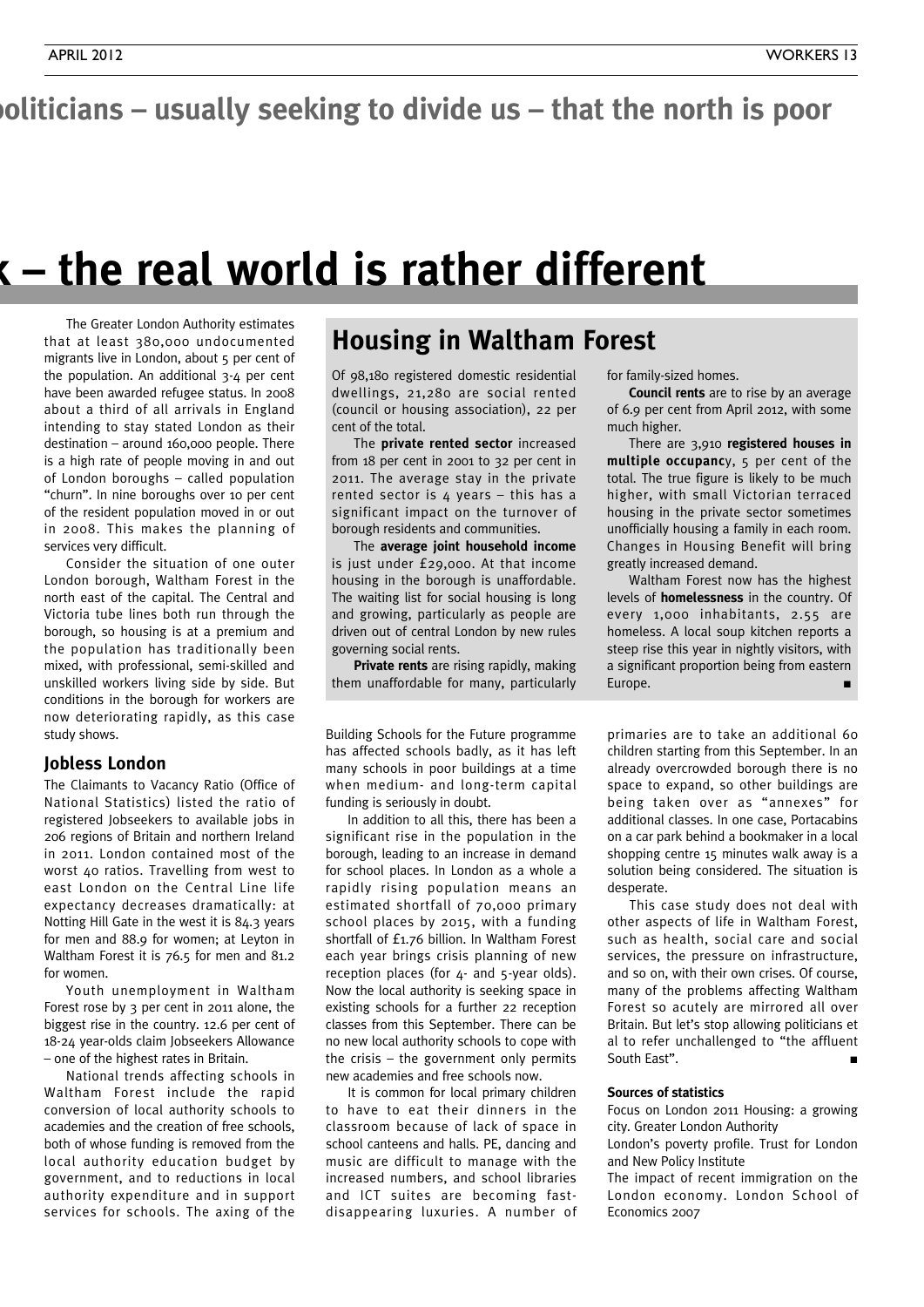**Though lying only 300 miles from Argentina and 8,000 miles from Falkland Islands remain a remote imperial relic…**

### **The Falkland Islands: a long way from being**

ABOUT 3,000 people live in a group of islands in the southwest Atlantic, just above the Antarctic Circle, propped up by Britain. The economy is based on fishing, agriculture (with sheep farming predominant), tourism and latterly oil exploration. The islands are claimed by Argentina, which calls them "las Malvinas".

It is unclear who first truly discovered the Falkland Islands, though they attracted attention in the 16th and 17th centuries when European powers began their imperial expansion. Spanish navigator and explorer Ferdinand Magellan may have been the first to find the islands on his 1519/21 expedition, though this is disputed. Other sightings of the islands were made by the Portuguese, Dutch and British in the 1500s.

#### **Barren**

By the late 1600s Britain and France had re-discovered the barren and still uninhabited islands as their ships were sailing in the area. Britain named them the Falkland Islands while France called them Les Isles Nouvelles or Les Iles Malouines. The Treaty of Utrecht in 1713 ratified Spain's control over the territories and seas of the Americas.

In 1764 it was France that founded a first settlement at Port Louis, though it made no formal claim. In 1765, a British expedition explored and claimed the islands, and a British settlement was founded at Port Egmont in 1776 introducing cattle, goats, sheep and pigs to the islands. But in 1767, France ceded Port Louis to Spain (which it renamed Puerto Soledad) in exchange for compensation.

Some maintain that as a result Spain occupied and administered the Malvinas from 1767 until Argentinian independence and national liberation from Spain in 1816; others say that Spain only had control over Puerto Soledad. Spain withdrew its governor in 1806 while maintaining its claims. The remaining Spanish-speaking settlers withdrew in 1811, though more arrived from the United Provinces of the River Plate in the 1820s

and an Argentine penal settlement in 1832. Even a United States warship arrived in 1831, though nothing permanent ensued.

In 1833 British forces returned to the islands, which became a coaling station for the British navy. From 1840 a permanent British colony was established, and the islands became a strategic point for navigation around Cape Horn for the British Empire. Between 1931 and 1982 neglect saw the population there decline from 2,392 people to 1,800. It's risen now to 3,000, a number swollen by military garrisons and seekers after possible oil reserves in the waters around the islands.

Argentina says its right to possession of the islands stems from being heirs of the Spanish empire, as well as territorial proximity. Argentina pressed its claim for sovereignty over the islands with renewed vigour in the second half of the 20th century.

Talks between British and Argentine foreign missions took place in the 1960s, but failed to come to a conclusion, mainly because the islanders wanted the islands to remain British territory. But the talks led in 1971 to the islands' first air link, with a service from Argentina to Stanley, the islands' capital, (which operated until 1982). Later the Argentine national oil and gas company was given a monopoly over the supply of the islands' energy needs.

#### **Invasion**

On 2 April 1982, Argentina's military junta, hoping to divert growing internal opposition, ordered their armed forces to invade the Falkland Islands, no doubt encouraged by Britain's reduction in military capacity in the South Atlantic.

Thatcher's government sent an expeditionary force to retake the islands, leading to the Falklands War. Fierce naval and air battles and a land campaign resulted in the deaths of 255 British and 649 Argentine soldiers, sailors and airmen, as well as 3 civilian Falklanders from "friendly" fire. The Argentine forces surrendered on 14 June 1982. By 1981 the Thatcher government had become deeply



unpopular, but the chauvinism and phony nationalism of the Falklands War brought her an unlikely khaki election victory in 1983 that allowed her to go ahead with her vicious war against British workers' jobs, wages and unions.

After the war, Britain increased its military presence on the islands and constructed an airport, RAF Mount Pleasant, as cuts to the navy ruled out a repetition of another naval task force. Although Britain and Argentina resumed diplomatic relations in 1990, no further negotiations on sovereignty have taken place.

### **A sensible solution**

The civilian governments of Argentina continue to assert that the Falkland Islands are Argentinian territory and will not relinquish their claim. Since 1994 it is even part of the Argentine Constitution, with patriotic sentiments enduring rather than ebbing away. In addition, the countries of Latin America have agreed to support a boycott of Falkland-flagged ships in their ports. The possibility of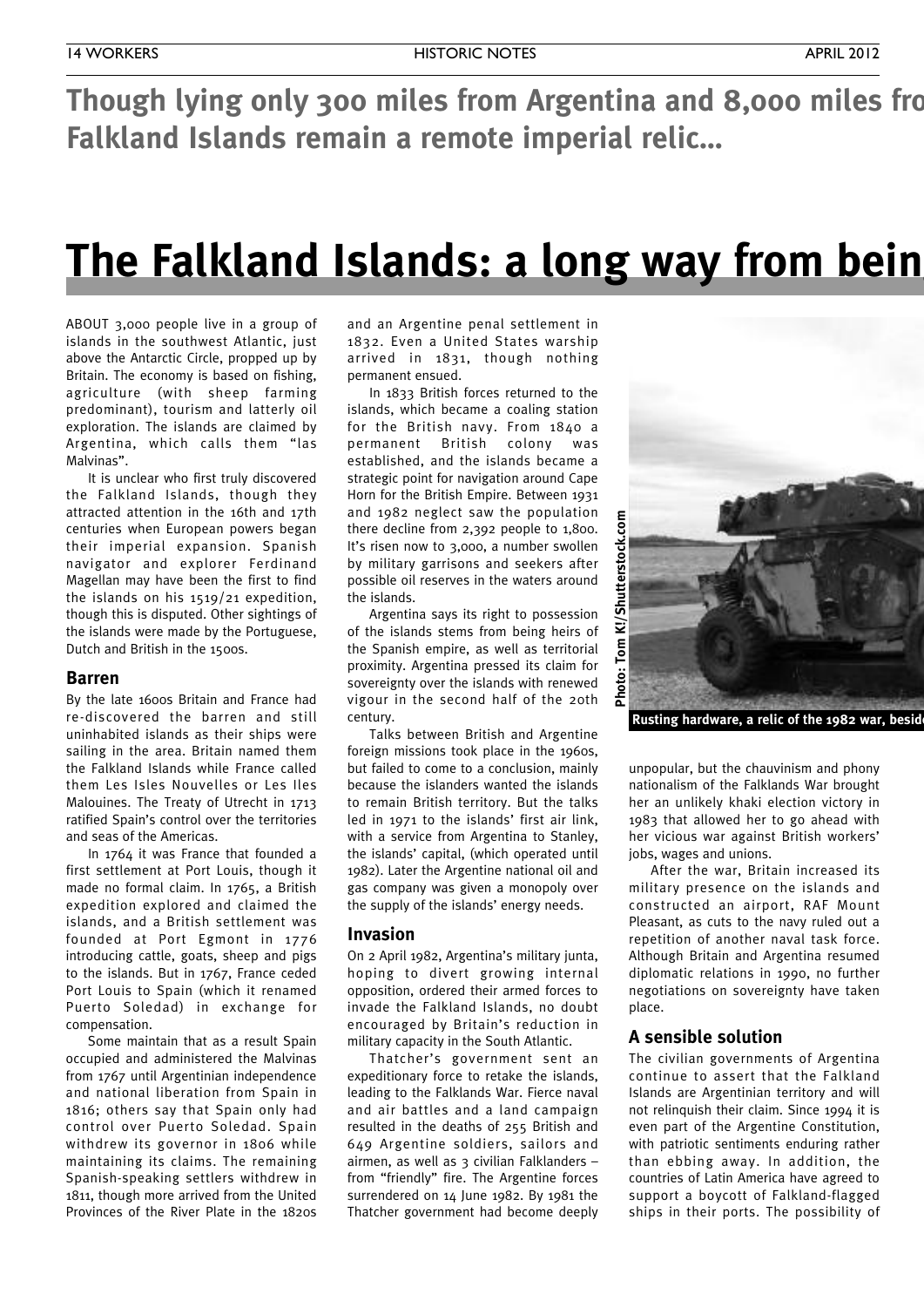### **In Britain, the**

### **The Falkland Islands: a long way from being British**



 $\bullet$  $\bullet$ 

Ċ  $\bullet$  $\bullet$ 

 $\bullet$ 

**Rusting hardware, a relic of the 1982 war, beside the road in Port Stanley.**

finding oil fields in the area will only be a complicating factor and increase tensions further.

Britain's government needs to live in the real world and start reflecting the interests of over 60 million people actually living here – not just the nostalgia of 3000 posturing on some farflung islands. Britain needs to live on amicable terms with Argentina and Latin America, a growing area for trade and development. Britain cannot continue to hide behind the dubious interpretation of the doctrines of "prescription" (that sovereignty of a territory can be established by peaceful occupation over a period of time) and "self-determination".

In effect, the Falklanders are a small group of introspective pariahs kept afloat by an expensive imperial lifeline. We should jettison this aspect of our colonial past. Negotiations with Argentina could still take place to create transitional arrangements, as we did in Hong Kong, that would protect the ability of the current Falklanders to live and prosper there, if they so wish.

### **More from our series on aspects of Marxist thinking** P*PARTY OF A*

## *NEW TYPE*

**Our Party is unlike any other in Britain, a new type of political body wedded to a different destiny, one of workers taking control and refashioning the world.**

Founded in 1968, fresh and confident from the then revolutionary revival in the world, the CPBML was the special, dedicated creation of a group of industrial engineers led by our founding chairman, Reg Birch. From birth, our Party has had one unshakeable purpose – to change the thinking of the British working class – to secure the understanding that our survival with dignity is impossible under a declining capitalism, that only revolution and working class rule will assure work, peace, security – civilisation – for all.

We do not seek to instruct or command the working class. Workers are thinking beings who must be convinced themselves of the need for any course of action. Our party is of the working class, not a set of special people above it, external, doling out an alien theory. We attempt from the conditions of material existence to refine the strategic thinking of a working class and return it to its proper owners in pristine form. In our founder's metaphor, the working class is the seed, the communist party the fertiliser, enabling the class to flourish more expansively.

We are an unpaid, voluntary community of doers and thinkers with everyone expected to take responsibility and play a full part in developing the party. We attend regular meetings, we study together, we pay our financial commitments, we reflect on and analyse current affairs in Britain and the world, we develop a strategy and tactics that not only make sense of the predicaments we face in the world but also chart a way out of the mess. We produce our own publications, website and public meetings from the ideas we generate after collective exchange. Without rich or foreign backers, our financial resources are either self-generated or come from workers' donations.

We have democracy within our party with members always expected to think and contribute. Our highest authority is our three-yearly representative Party Congress, which sets out a direction for progress and elects a leadership to administer and safeguard our precious jewel. Discussion establishes the political line, but once established it is adhered to and embellished. We have no factions.

All party members are workers first and foremost, sharing the weal and woe of our class. We have no full-time professional revolutionaries and never will have. We operate on the willing, equal commitment of members.

Proud of our achievements over 44 years, we readily admit the greatest challenges lie ahead. We aim to grow and prosper in these difficult times.

### **Interested in these ideas?**

• Go along to meetings in your part of the country, or join in study to help push forward the thinking of our class. Get in touch to find out how to take part.

• Get a list of our publications by sending an A5 sae to the address below, or by email.

• Subscribe to WORKERS, our monthly magazine, by going to www.workers.org.uk or by sending £15 for a year's issues (cheques payable to WORKERS) to the address below.

### **WORKERS**

78 Seymour Avenue, London N17 9EB

email info@workers.org.uk www.workers.org.uk phone 020 8801 9543